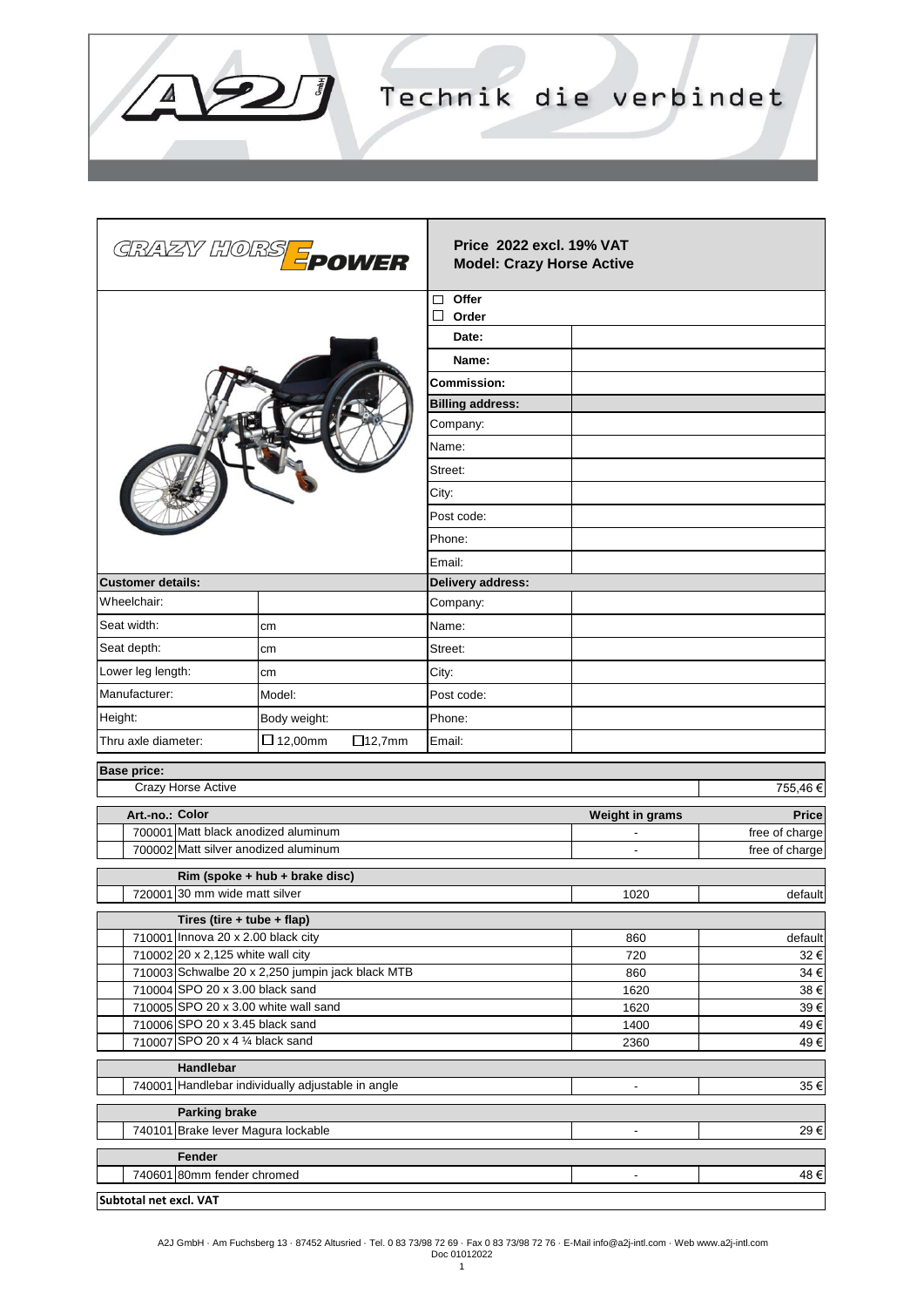

## **ACCESSORIES:**

 $\Delta$ 

 $\overline{\phantom{a}}$ 

|        | Art.-no.: Change wheel rim / 64 mm (w/o tupe and tire 1680 gr.)               | Weight in grams                  | Surcharge      |  |  |
|--------|-------------------------------------------------------------------------------|----------------------------------|----------------|--|--|
|        | 720101 64 mm rim matt black Innova 20 x 2.00 city                             | 2520                             | 148€           |  |  |
|        | 720102 64 mm rim matt black Schwalbe 20 x 2.25 MTB                            | 2540                             | 154 €          |  |  |
|        | 720103 64 mm rim matt black Kenda 20 x 2.175 MTB                              | 2380                             | 149€           |  |  |
|        | 720104 64 mm rim matt black Kenda 20 x 2.125 city white wall                  | 2380                             | 152€           |  |  |
|        | 720105 64 mm rim matt black GGG 20 x 3.45 sand                                | 3100                             | 169€           |  |  |
|        | 720106 64 mm rim matt black SPO 20 x 3.00 sand                                | 3300                             | 148€           |  |  |
|        | 720107 64 mm rim matt black SPO 20 x 3.00 white wall sand                     | 3300                             | 149€           |  |  |
|        | 720108 64 mm rim matt black SPO 20 x 4 $\frac{1}{4}$ black sand               | 4000                             | 169€           |  |  |
|        | Change wheel rim / 80 mm (w/o tupe and tire 1940 gr.)                         |                                  |                |  |  |
|        | 720201 80 mm rim matt black Innova 20 x 3.00 black sand                       | 3540                             | 168€           |  |  |
|        | 720202 80 mm rim matt black Innova 20 x 3.00 white wall sand                  | 3540                             | 169€           |  |  |
|        | 720203 80 mm rim matt black GGG 20 x 3,45 black sand                          | 3540                             | 179€           |  |  |
|        | 720204 80 mm rim matt black SPO 20 x $4\frac{1}{4}$ black sand                | 4000                             | 179€           |  |  |
|        | <b>Wheels with axle</b>                                                       |                                  |                |  |  |
|        | 772112 MTB colour black 25 Zoll axis 12,0 mm x 104 mm                         |                                  | 450€           |  |  |
|        | 772111 MTB colour black 25 Zoll axis 12,7 mm x 104 mm                         |                                  |                |  |  |
|        | 772114 Flame colour white wall 25 Zoll 80 mm axis 12,0 mm x 104 mm            |                                  |                |  |  |
|        | 772113 Flame colour white wall 25 Zoll 80 mm axis 12,7 mm x 104 mm            |                                  |                |  |  |
|        | 772115 Hot Frog III colour black 26 Zoll wheel 80mm hole-rim 12,0 mm x 104 mm |                                  |                |  |  |
|        | 772116 Hot Frog III colour black 26 Zoll wheel 80mm hole-rim 12,7 mm x 104 mm |                                  |                |  |  |
|        |                                                                               |                                  | 950€           |  |  |
|        | Flap for rim with holes<br>710300 Flap 80 mm wide matt black                  |                                  |                |  |  |
|        | 710301 Flap 80 mm wide matt white                                             |                                  | free of charge |  |  |
|        | 710302 Flap 80 mm wide matt orange                                            | free of charge<br>free of charge |                |  |  |
|        | 710303 Flap 80 mm wide matt blue                                              | free of charge                   |                |  |  |
|        | 710304 Flap 80 mm wide matt silver                                            | free of charge                   |                |  |  |
|        |                                                                               |                                  |                |  |  |
|        | <b>Puncture protection from Teflon rear wheels</b>                            |                                  |                |  |  |
|        | 720113 1 pair for insertion between tube and tire                             |                                  | 28€            |  |  |
|        | <b>Rearview mirror</b>                                                        |                                  |                |  |  |
|        | 740700 rearview mirrow left                                                   | 35€                              |                |  |  |
|        | 740701 rearview mirrow right                                                  | 35€                              |                |  |  |
|        | <b>Rear light</b>                                                             |                                  |                |  |  |
|        | 740201 rear light                                                             |                                  | 88€            |  |  |
|        |                                                                               |                                  |                |  |  |
|        | Air pump with battery                                                         |                                  |                |  |  |
|        | 740204 High pressure pump with battery                                        | 78€                              |                |  |  |
|        | 740205 Car charger for high pressure pump                                     | 16 €                             |                |  |  |
|        | 740206 0.5m extension hose with clip<br>12€                                   |                                  |                |  |  |
|        | Freight / Assembly                                                            |                                  |                |  |  |
| 600001 | Shipping on pallet with insurance (Ask for daily rates)<br>on request         |                                  |                |  |  |
|        | 600002 Factory pickup A2J GmbH                                                | free of charge                   |                |  |  |
|        | 600003 Assembly of the wheelchair Crazy HorsE-Power in the factory A2J GmbH   |                                  |                |  |  |